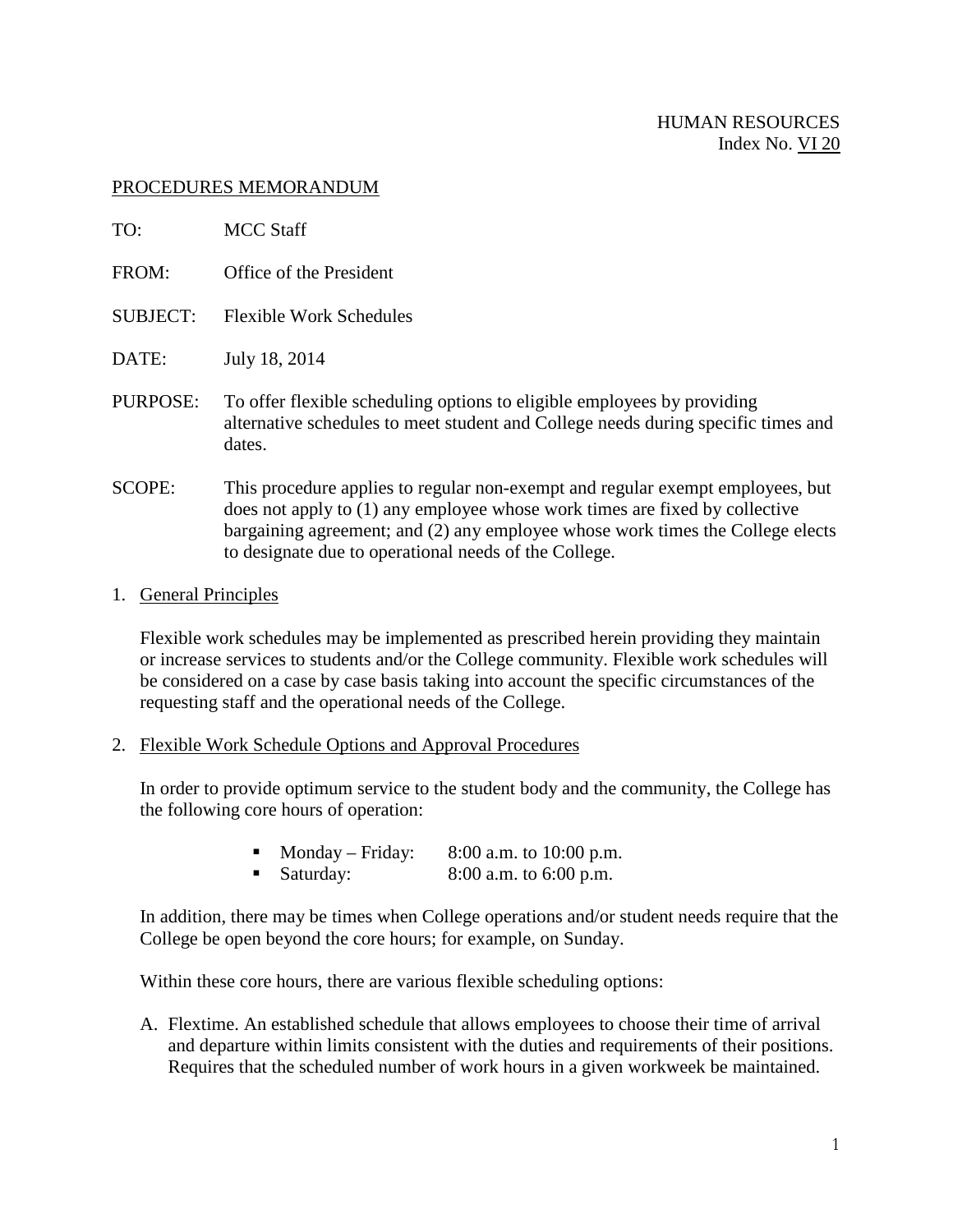- B. Compressed Workweek. An employee would fulfill his or her work commitment in less than the standard number of workdays. For example, full time staff could work four 10 hour shifts or four 9-hour shifts and one 4-hour shift to fulfill their work commitment. Note: This option is not available to exempt employees as these individuals are expected to work whatever hours are necessary to accomplish the goals and deliverables of the position.
- C. Individualized Workweek. A customized work schedule would be given consideration for employees who are experiencing unusual personal circumstances in their lives. An individual schedule may be developed for a specific period of time, which will meet the employee's needs as well as ensuring that productivity and services are maintained within the work unit. The scheduled number of work hours within the workweek will normally be maintained.
- D. Different Workweek. A workweek that does not include the typical Monday through Friday scenario but is changed based on the need of students and the College. For example, an office might be able to provide more support by staggering the work schedules of its employees so that the area is open Monday through Saturday.

The College President or designee will designate when College-wide flexible work schedules are allowed.

For individual flexible work schedule requests, the immediate supervisor will evaluate the request and make an initial determination regarding approval or denial. The supervisor will then forward the request and his/her recommendation to the area Vice President for approval. All scheduling options, other than *Flextime* (described in item 2.A. above), require the President's approval.

Approval of a flexible schedule is not a matter of right, and denial of a flexible schedule request is not subject to appeal through the College's grievance process. If there are changes in job requirements or if the employee demonstrates unsatisfactory job performance, a previously approved flexible work schedule arrangement may be withdrawn.

## 3. Implementation Process

The employee will discuss the request for a flexible work schedule with the immediate supervisor and submit a written request to his/her immediate supervisor. The supervisor will evaluate how the request will fulfill the particular needs and requirements of his/her work unit. The following assessments will be made prior to the approval of a flexible work schedule:

- A. Hours of Operation Review minimum hours of operation required to provide optimum service as well as the advantages of expanded service hours afforded by flexible schedules.
- B. Service Delivery Requirements Review the relationship and interaction of positions